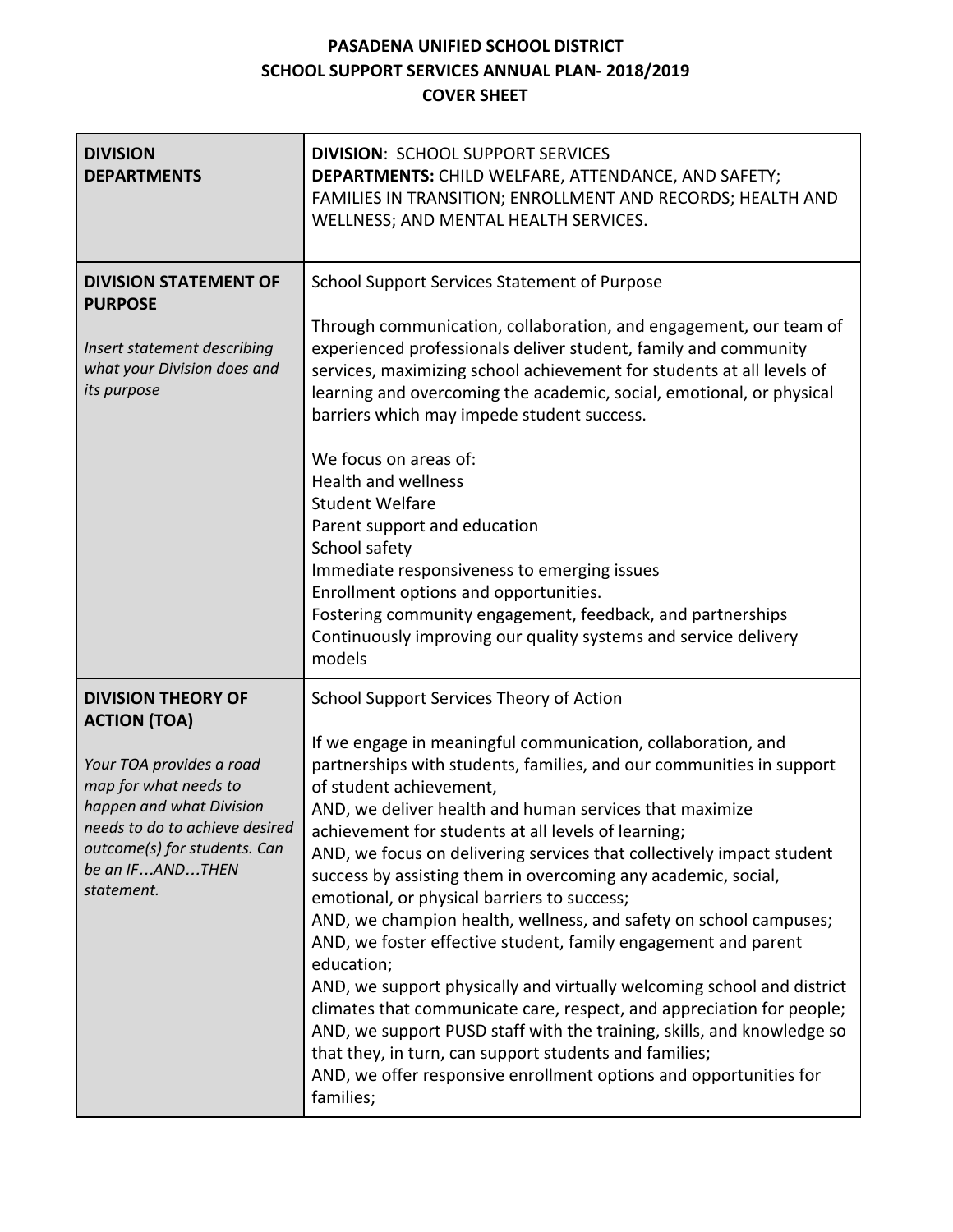|                                                                                                        | AND, we communicate timely information via consumer-driven<br>methods;<br>AND, we promote the remarkable programs, achievements and events<br>of PUSD;<br>AND, we identify and promote opportunities for engagement with the<br>community for partnerships and feedback;<br>THEN, the PUSD Division of School Support Services will operate on the<br>principles of collaboration, respect and excellence in support of<br>healthy and welcoming schools where children thrive and graduates<br>are prepared to enter the college and careers. |  |
|--------------------------------------------------------------------------------------------------------|------------------------------------------------------------------------------------------------------------------------------------------------------------------------------------------------------------------------------------------------------------------------------------------------------------------------------------------------------------------------------------------------------------------------------------------------------------------------------------------------------------------------------------------------|--|
| <b>DIVISION</b><br><b>ORGANIZATIONAL CHART</b><br><b>&amp; DEPARTMENTAL LIST OF</b><br><b>SERVICES</b> | Attached:<br>Organizational chart that depicts your current Division, Departments,<br>reporting structure, including staff members, titles, position<br>numbers, and FTE for 2018/19;<br><b>Departmental List of Services</b>                                                                                                                                                                                                                                                                                                                  |  |
| <b>DIVISION CONTACT</b>                                                                                | Eric Sahakian, Ed.D                                                                                                                                                                                                                                                                                                                                                                                                                                                                                                                            |  |
| <b>TELEPHONE/E-MAIL</b>                                                                                | 626-720-2478/Sahakian.eric@pusd.net                                                                                                                                                                                                                                                                                                                                                                                                                                                                                                            |  |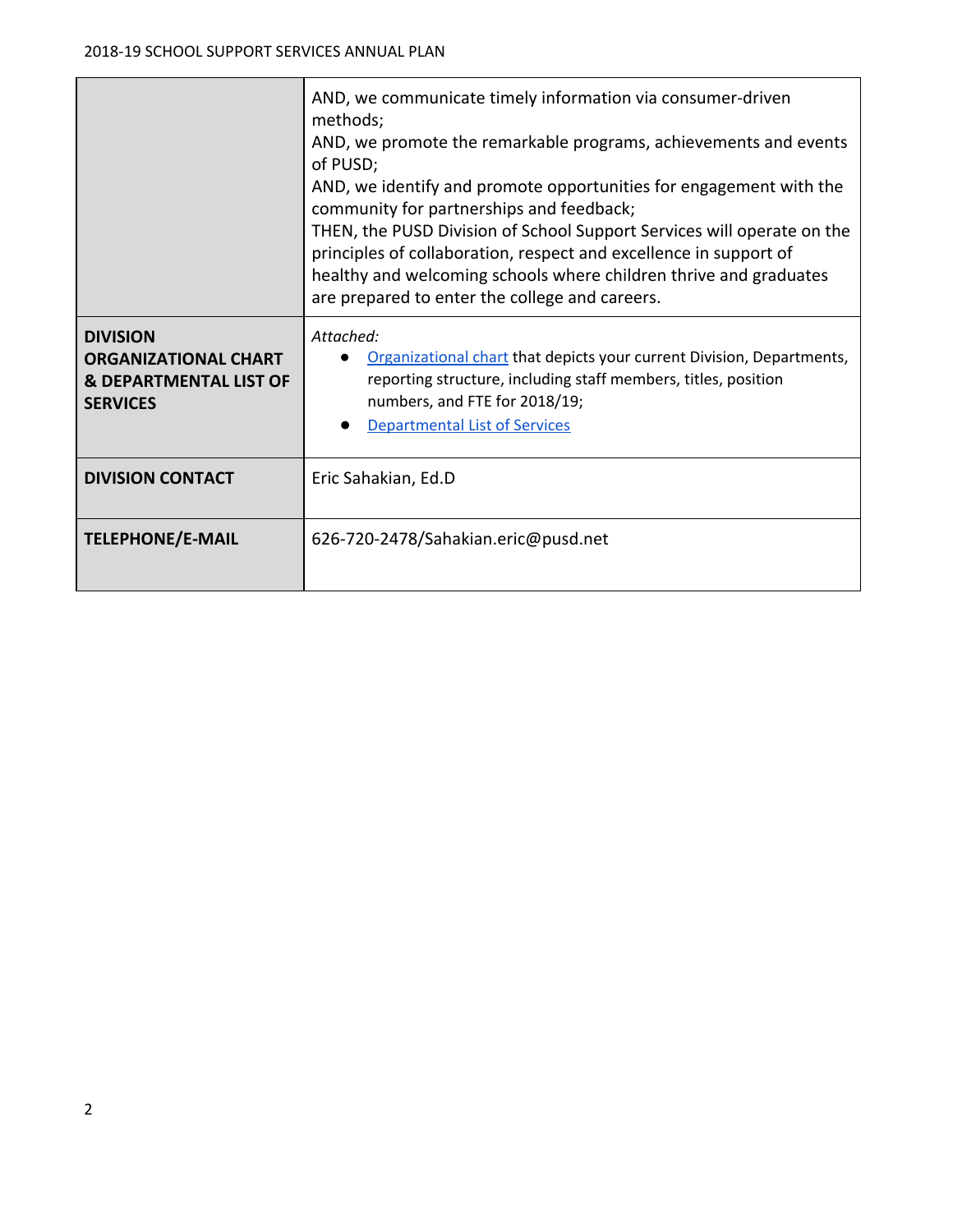## **ALIGNMENT TO LCAP GOALS, ACTIONS, OUTCOMES & TARGETS 2018-20**

**Goal 1:** Students will demonstrate grade level knowledge in all core subjects and graduate in 4 years exemplifying our PUSD graduate profile. All students, English Learners (ELs), Foster Youth, eligible for Free/Reduced Meal Program, and others who have been less academically successful in the past, will have access to a robust course selection and will show academic achievement.

**Action 1.3** Provide support to reduce the educational achievement gaps between foster youth and general student population:

### **2018-19 ACTIONS & SERVICES**

With (Budget Location #)

| #      | <b>LCAP Action/Service Description</b>                                                                                                                                                                                                | <b>LCAP Outcomes &amp; Targets</b> |
|--------|---------------------------------------------------------------------------------------------------------------------------------------------------------------------------------------------------------------------------------------|------------------------------------|
| 1.3.a. | Establish policy and data infrastructure necessary to<br>support and monitor educational success, and access to<br>services comparable to their peers (Child Welfare<br>Attendance and Safety - see action 3.1, ITS - see action 5.2) | See below and dashboard            |

**Goal 3:** Students will be in school every day in an environment that is safe, caring, and conducive to learning. All facilities will in good repair, clean, and equipped for 21stcentury learning.

#### **2018-19 SUBACTIONS & SERVICES**

With (Budget Location and estimated number of FTE funded by LCFF Supplemental & Concentration funds and/or Title I, II, and/or III)

| #      | <b>LCAP Action/Service Description</b>                                                                                                                                                                                                                                                                                                                                                                                                                                                                                                                                                                                   | <b>LCAP Outcomes &amp; Targets</b><br>Baseline is for 2016-17 and Target for<br>17-18 unless otherwise indicated                                                                          |
|--------|--------------------------------------------------------------------------------------------------------------------------------------------------------------------------------------------------------------------------------------------------------------------------------------------------------------------------------------------------------------------------------------------------------------------------------------------------------------------------------------------------------------------------------------------------------------------------------------------------------------------------|-------------------------------------------------------------------------------------------------------------------------------------------------------------------------------------------|
| 3.1.a  | Provide academic and socio-emotional support services to at<br>risk students, helping to increase attendance and reduce<br>chronic absences:. CWAS Leadership (138)                                                                                                                                                                                                                                                                                                                                                                                                                                                      | <b>State Priority 5, for Districtwide</b><br>3.1 Average Daily Attendance Rate<br>Baseline: 95.8%, Target: 96%                                                                            |
| 3.1.b. | Provide leadership and services of Child Welfare Attendance<br>and Safety (CWAS) Department; including staffing for<br>implementation of goals and actions to improve educational<br>outcomes for foster youth (see 1.3); coordination of School<br>Support Services Division; collaboration with sites, parents<br>and community; Attendance and Truancy intervention; SART<br>and SARB services; School Safety Services: Emergency<br>preparedness; administer school climate surveys; facilitate<br>Foster Youth and Mental Health Consortia: oversight of PUSD<br>Mental Services; Foster Youth supports; Discipline | 3.2 Chronic Absenteeism<br>Baseline: 10.8%, Target: 9%<br>3.5 Middle School Dropout Count<br>Baseline: 5; Target: 0<br>3.6 High School Dropout Rate<br>Baseline (15-16): 10%; Target 7.7% |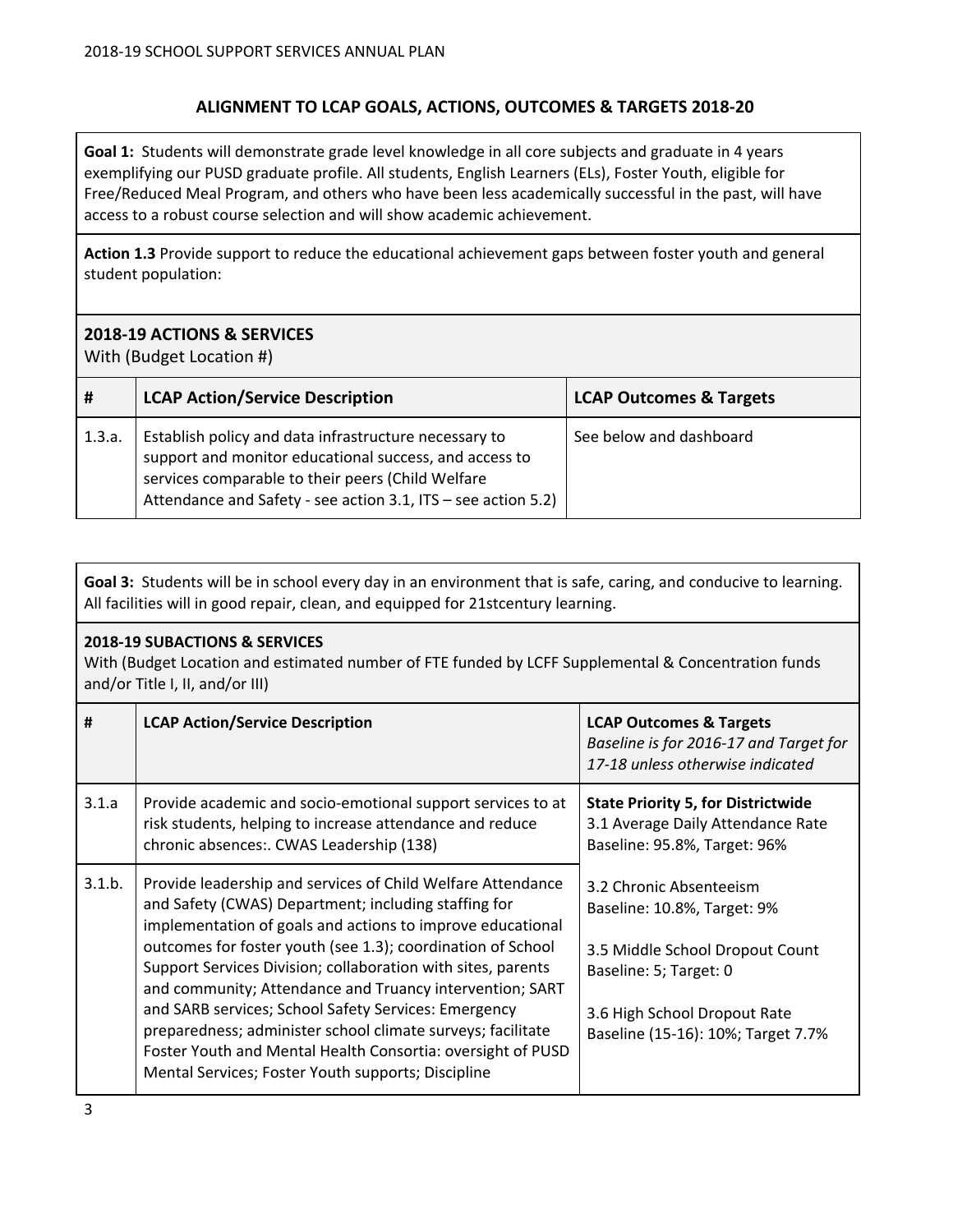|        | Guidelines; Section 504 plan implementation (CWAS 138). 12<br>FTE for SWAS leadership and support staff                                                                                                                                                                                                                                                                                                                                                                                                                                                                                                                               | <b>State Priority 6</b><br>3.3 Suspension Rate<br>Baseline 4.9%, Target 4.4%<br>3.4 Expulsion Rate<br>Baseline: 0; Target: 0 |
|--------|---------------------------------------------------------------------------------------------------------------------------------------------------------------------------------------------------------------------------------------------------------------------------------------------------------------------------------------------------------------------------------------------------------------------------------------------------------------------------------------------------------------------------------------------------------------------------------------------------------------------------------------|------------------------------------------------------------------------------------------------------------------------------|
|        |                                                                                                                                                                                                                                                                                                                                                                                                                                                                                                                                                                                                                                       | 3.7 School Connectedness<br>Baseline: 50.5%; Target: 54%                                                                     |
| 3.1.c. | Provide targeted proactive and preemptive support services<br>for at risk students through Foster Youth Community Liaison,<br>District-wide Mentoring program, and Alternative to<br><b>Suspension Program (CWAS 138)</b>                                                                                                                                                                                                                                                                                                                                                                                                             | <b>Indicators specific to Foster Youth</b><br>3.2 Chronic Absenteeism<br>Baseline: 35.7%                                     |
| 3.2    | Provide specific academic support for foster youth; with<br>plans developed based on individual needs of the FY<br>students. Foster Youth Community Liaison and Support Staff<br>who facilitate enrollment and monitor attendance; transcript<br>analysis and collaboration with site staff, See also action 1.3.<br>(CWAS 138)                                                                                                                                                                                                                                                                                                       | 3.3 Suspension Rate<br>Baseline: 18.9%<br>3.6 High School Dropout Rate<br>Baseline (15-16): 46.9%                            |
| 3.3    | Address the needs of homeless children and youth, and<br>foster youth through Families in Transition and CWAS 138,<br>and by resource). 2 FTE Homeless program support staff.<br><b>Supplies</b>                                                                                                                                                                                                                                                                                                                                                                                                                                      | See program data and reports                                                                                                 |
| 3.4    | Provide mental health, social work, and wrap around services<br>for students and families at targeted schools with high risk<br>populations and coordinate with community mental health<br>providers, including services of behavior project aides to<br>support elementary schools with behavior and conflict<br>resolution; alternatives to suspension (CWAS 138 and by site)                                                                                                                                                                                                                                                       | See program data                                                                                                             |
| 3.5    | Mental Health Department Services under contract with Los<br>Angeles County Department of Mental Health (Mental<br>Health Department 699)                                                                                                                                                                                                                                                                                                                                                                                                                                                                                             | See program data                                                                                                             |
| 3.6    | Provide the health and wellness services that research shows<br>is essential to improving outcomes for students who face<br>barriers of poverty and other stressors including ongoing<br>mental health counseling, medical and/or dental care for<br>chronically absent students and families reaching out to<br>chronically absent students and their families to address<br>barriers to attendance (e.g. conduct home visits, connect to<br>social and health services); screening and assessment of the<br>level of unmet physical and mental health needs among<br>students to ensure poor health is not a barrier to attendance. | See program and individual school<br>data                                                                                    |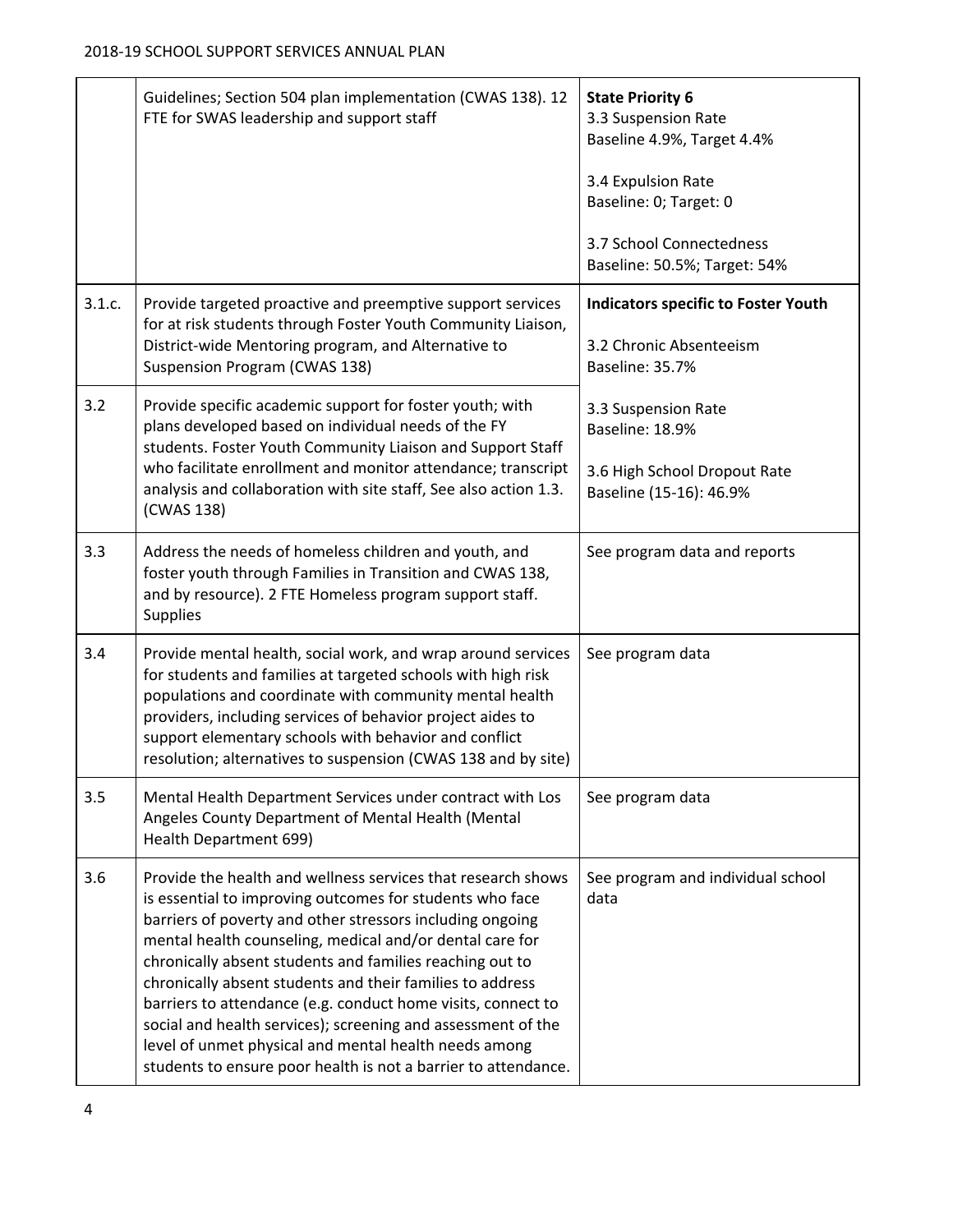#### 2018-19 SCHOOL SUPPORT SERVICES ANNUAL PLAN

|     | Includes the services of heath clerks and school nurses.<br>(Health Services 125). |                            |
|-----|------------------------------------------------------------------------------------|----------------------------|
| 3.8 | Noon Aides and Security                                                            | See individual school data |